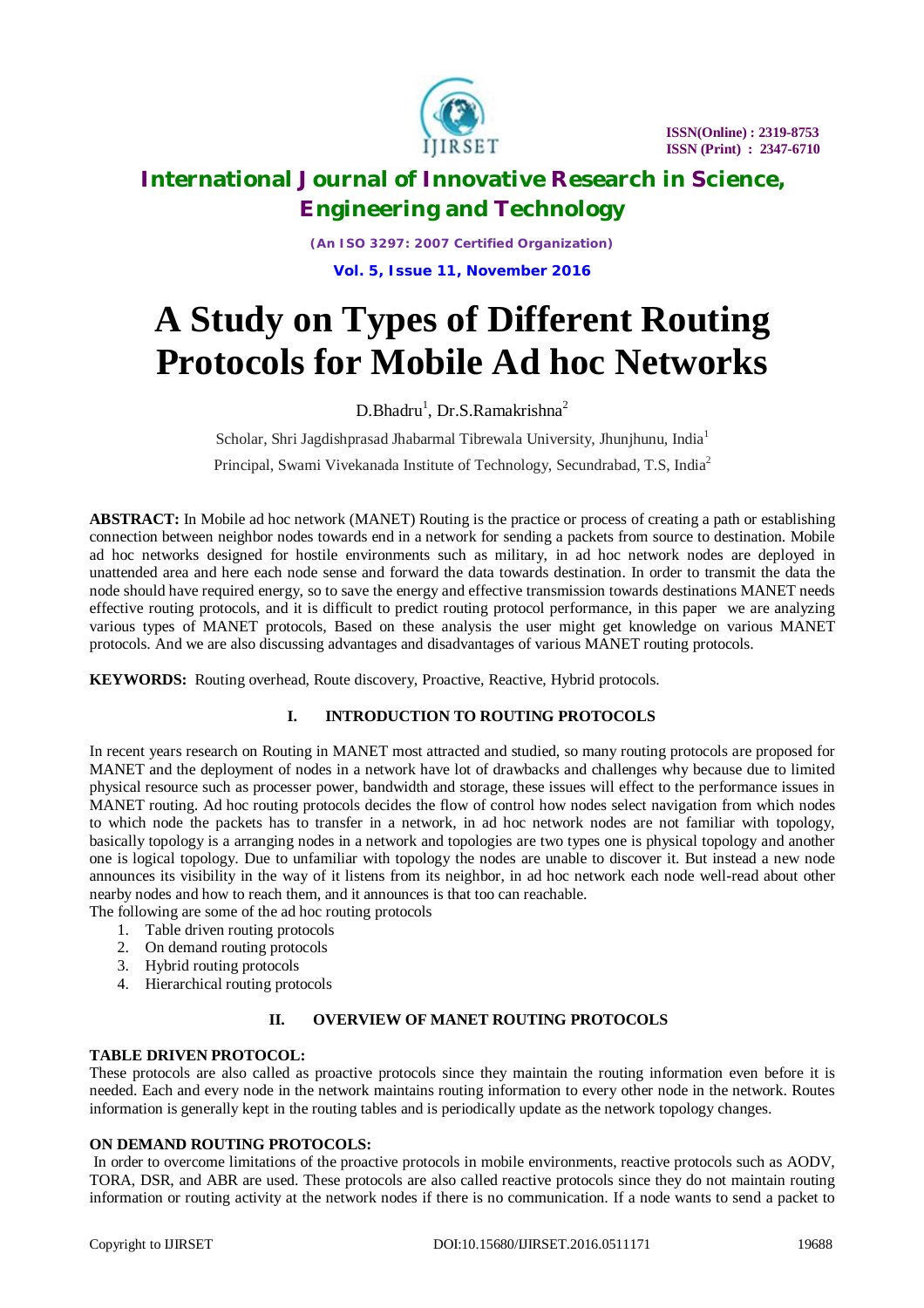

# **International Journal of Innovative Research in Science, Engineering and Technology**

*(An ISO 3297: 2007 Certified Organization)*

#### **Vol. 5, Issue 11, November 2016**

another node then this protocol searches for the route in an on-demand manner and establishes the connection in order to transmit and receive the packet .The route discovery usually occurs by flooding the route request packets throughout the network. In on demand protocols, query/response packets are used to discover (possible more than) one route to a given destination. These control packets are usually smaller than the control packets used for routing table updates in proactive schemes, thus causing less overhead.

#### **HYBRID ROUTING PROTOCOLS:**

Hybrid routing protocols combine table based routing protocols with on demand routing protocols. They use distancevectors for more precise metrics to establish the best paths to destination networks, and report routing information only when there is a change in the topology of the network. Zone Routing Protocol (ZRP) is an example of a Hybrid routing protocol.

## **HIERARCHICAL ROUTING PROTOCOLS**

With this type of protocol the choice of proactive and of reactive routing depends on the hierarchic level in which a node resides. The routing is initially established with some proactively prospected routes and then serves the demand from additionally activated nodes through reactive flooding on the lower levels. The choice for one or the other method requires proper attributation for respective levels.

- Cluster Based Routing Protocol
- Fisheye State Routing protocol
- Zone-based Hierarchical Link State Routing Protocol

## **III. REACTIVE ROUTING PROTOCOLS**

#### **AD HOC ON DEMAND DISTANCE VECTOR**

Ad hoc On-demand Distance Vector (AODV) is a reactive routing protocol. Reactive routing protocols are also called on-demand routing protocols. AODV is loop-free, self-starting, and scales to large numbers of mobile nodes. AODV allows for the construction of routes to specific destinations and does not require that nodes keep these routes when they are not in active communication. AODV avoids the "counting to infinity" problem by using destination sequence numbers.

Advantages:

1) On-demand route establishment

- 2) Destination sequence numbers to find the latest route to the destination.
- 3) Less connection setup delay

Disadvantages:

1) In order to detect the unidirectional link. Bidirectional link is required.

2) Delay is caused by discovery process.

**Dynamic source routing**: DSR is one of the purest examples of in demand routing protocol that is based on the concept of source routing. DSR use no periodic routing message like AODV. DSR is a self-organizing and selfconfiguring on demand routing protocol. The protocol is composed of two main mechanisms of "Route Discovery" and "Route Maintenance.

Advantages

1) Eliminate the periodic table update message (hello packet beckon)

2) Routes maintained only between nodes who need to communicate (on demand) thus reduces overhead of rate maintenance

Disadvantages

1) Flood of route requests may potentially reach all nodes in the network.

2) Potential collision between route requests propagates by neighboring nodes.